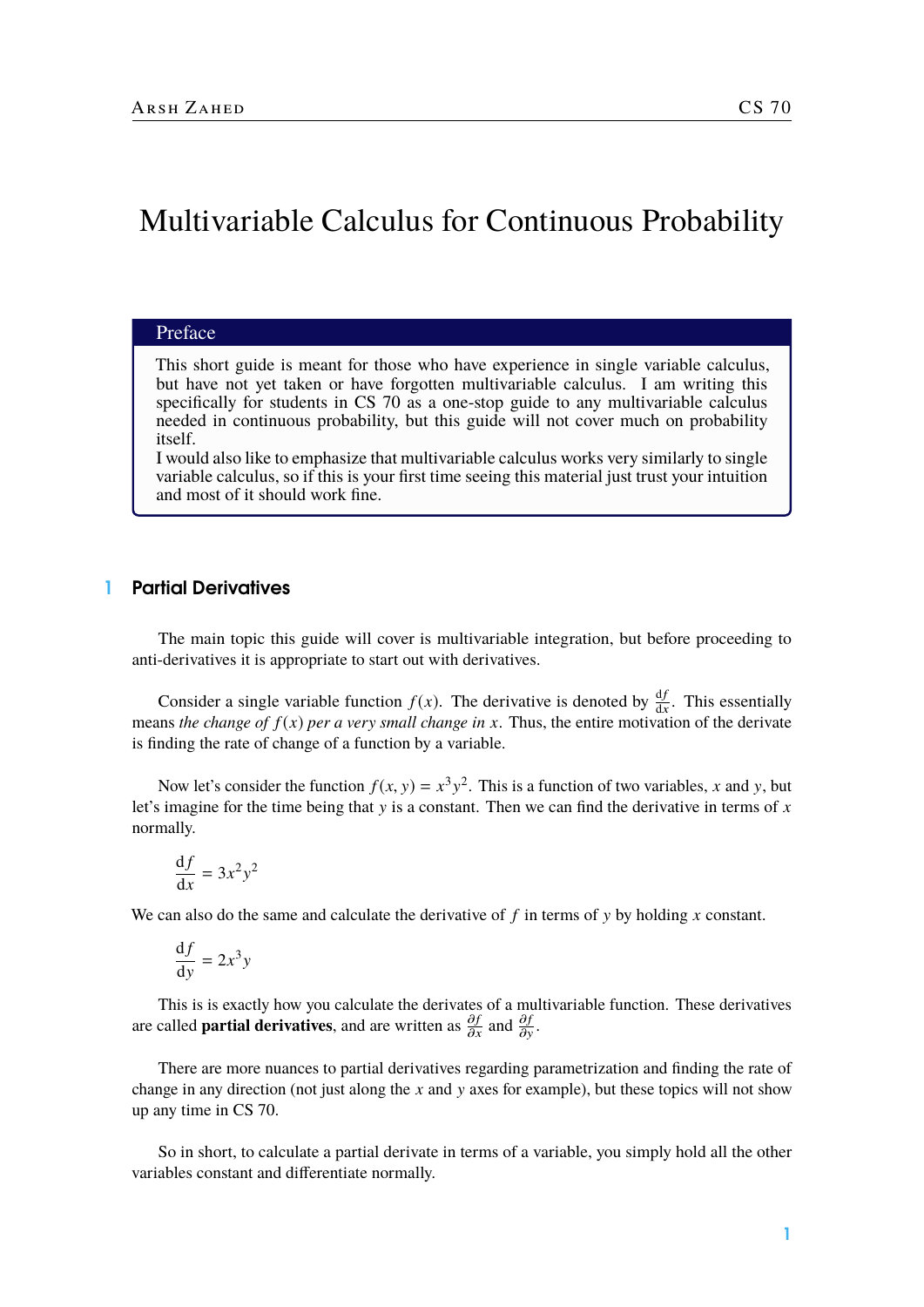### 2 Multivariable Integrals

#### 2.1 The Double Integral

We now get to the meat of the material, multivariable integrals. Once again, we will take our knowledge of single variable integrals to understand multivariable integrals.

As you may remember, the single variable integral represents the *area under a curve*. To do this, we first approximate the area of the curve with several rectangles, and progressively make these rectangles thinner and thinner until we get the exact area.

The same process applies for multivariable integrals, but instead of rectangles we use blocks (for a 3-dimensional space). Thus, as you may imagine, the double integral calculates the **volume under the curve**.



R This is a *Bivariate Gaussian*, or a joint distribution of two normal distributions, a canonical example of a multivariate continuous distribution. What is the volume of this distribution?

Computing a double integral is very similar to computing a single integral. Just like partial derivatives, we hold one variable constant as we integrate the other.

Definition 2.1 — Double Integral Let *f* be a function such that  $f(x, y)$  is continuous over the region  $R = \{(x, y) \mid a \le x \le b, c \le y \le d\}.$ <br>Then the double integral over x and Then, the double integral over *x* and *y* (or the area  $A^a$ ) is

$$
V = \iint\limits_R f(x, y) \, dA = \int\limits_a^b \int\limits_c^d f(x, y) \, dy \, dx = \int\limits_c^d \int\limits_a^b f(x, y) \, dx \, dy
$$

 $a$ The area of a rectangle is  $A = length \times width$ . Because differentials represent infinitesimally small values, they behave linearly and thus  $dA = dy dx$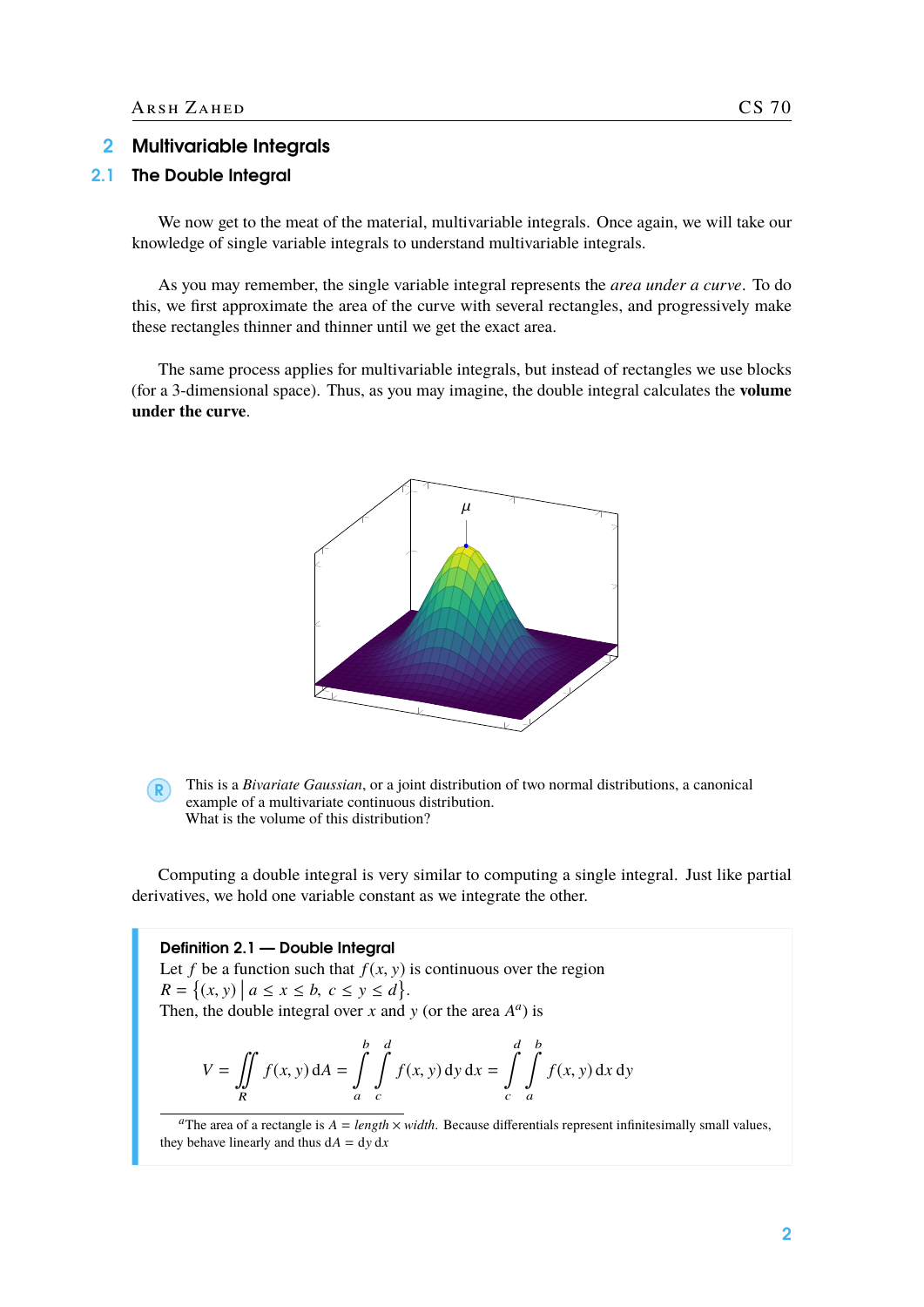The integral is computed inside out. That is to say

$$
\int_{c}^{d} \int_{a}^{b} f(x, y) dx dy = \int_{c}^{d} \left( \int_{a}^{b} f(x, y) dx \right) dy
$$

Example 2.2



*Solution.* We first integrate y while holding *x* constant, then integrate *x* normally.

$$
\int_{2}^{4} \int_{0}^{3} xy^{2} dy dx = \int_{2}^{4} x \frac{y^{3}}{3} \Big|_{0}^{3} dx
$$
  
= 
$$
\int_{2}^{4} 9x dx
$$
  
= 
$$
9 \frac{x^{2}}{2} \Big|_{2}^{4}
$$
  
= 
$$
9 \cdot 6
$$
  
= 54

Example 2.3

2

Evaluate

$$
\int_{1}^{e} \int_{0}^{\infty} \frac{1}{e^{yx}} \, \mathrm{d}y \, \mathrm{d}x
$$



 $\blacksquare$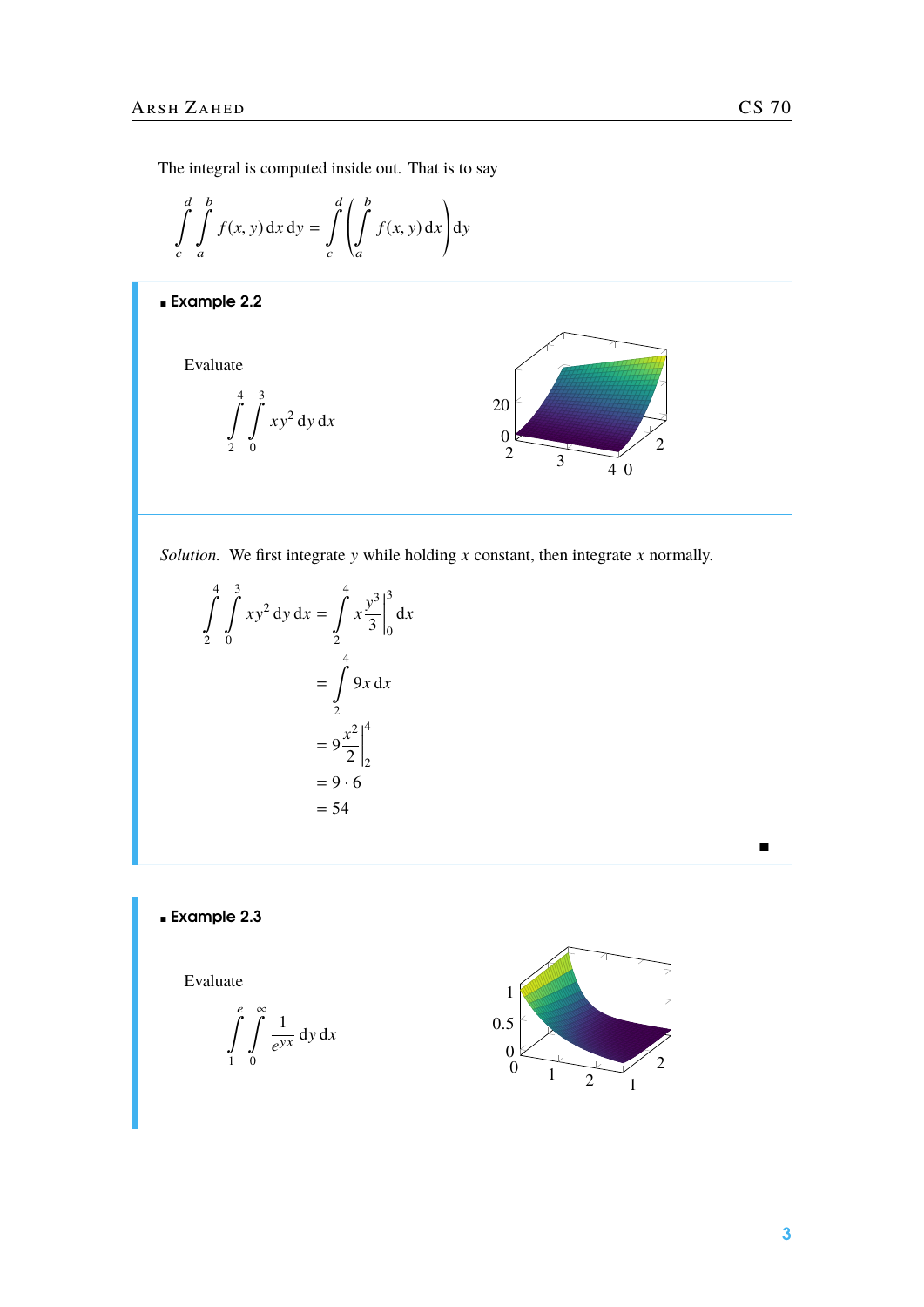*Solution.*

$$
\int_{1}^{e} \int_{0}^{\infty} \frac{1}{e^{yx}} dy dx = \int_{1}^{e} \frac{-1}{xe^{xy}} \Big|_{0}^{\infty} dx
$$
  
= 
$$
\int_{1}^{e} \left(0 - \left(\frac{-1}{x}\right)\right) dx = \int_{1}^{e} \frac{1}{x} dx
$$
  
= 
$$
\ln(x) \Big|_{1}^{e} = \ln(e) - \ln(1)
$$
  
= 1

R Does the function within the bounds create a possible probability density function?

#### 2.2 Double Integrals Over General Regions

You might've noticed that so far, we have only been able to integrate over rectangles defined by the bounds of our integrals. So how do we integrate over any general region? The answer lays in setting the integration bounds.

If the region *R* that we wish to integrate lies between two continuous functions, we can set the bounds of our integral to those functions to integrate over *R*.



R The functions can be either functions of *x* or functions of y.

Notice that  $g_1(x)$  and  $g_2(x)$  output values for y. If we want to integrate a function  $f(x, y)$  over the region *R*, we use the bounding functions  $g_1$  and  $g_2$  as the bounds for our y integral.

Likewise,  $h_1(y)$  and  $h_2(y)$  output values for *x*, so if we want to integrate a function  $f(x, y)$  over the region *D*, we use the bounding functions  $h_1$  and  $h_2$  as the bounds for our *x* integral.

 $\blacksquare$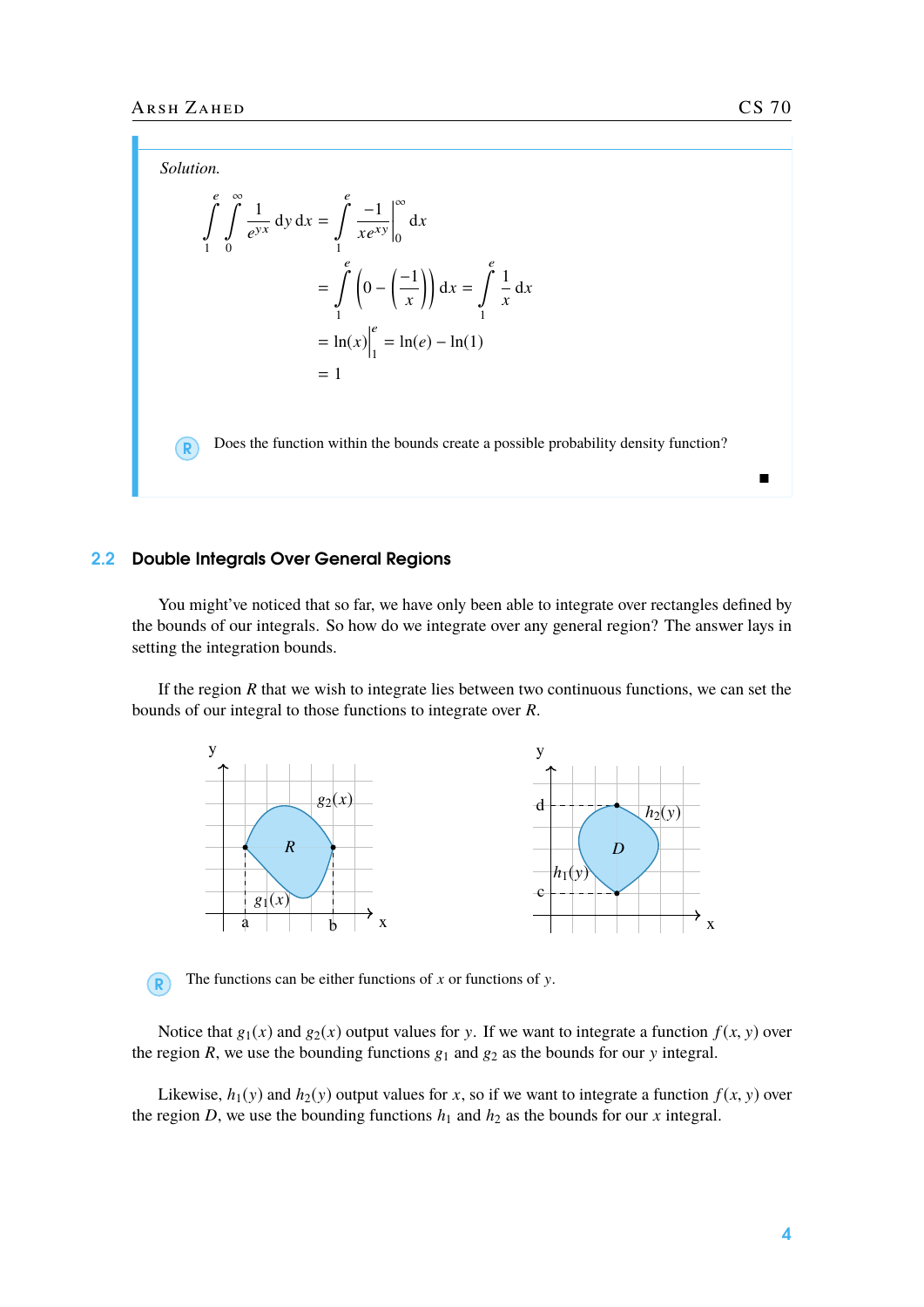Proposition 2.4 — Double Integral over General Regions Let  $f(x, y)$  be a function that is continuous over a region *R* that lies between two functions of *x*, such that  $R = \{(x, y) \mid a \le x \le b, g_1(x) \le y \le g_2(x)\}$  where  $g_1(x)$  and  $g_2(x)$  completely bound R. Then completely bound *R*. Then

$$
V = \iint\limits_R f(x, y) \, dA = \int\limits_{a}^{b} \int\limits_{g_1(x)}^{g_2(x)} f(x, y) \, dy \, dx
$$

Likewise, let  $f(x, y)$  be a function that is continuous over the region *D* that lies between two functions of y, such that  $D = \{(x, y) | h_1(y) \le x \le h_2(y), c \le y \le d\}$ <br>where  $h_1(y)$  and  $h_2(y)$  completely bound D. Then where  $h_1(y)$  and  $h_2(y)$  completely bound *D*. Then

$$
V = \iint\limits_{D} f(x, y) \, dA = \int\limits_{c}^{d} \int\limits_{h_1(y)}^{h_2(x)} f(x, y) \, dx \, dy
$$

## Example 2.5

Let *R* be the blue region shown on the right. Evaluate





#### *Solution.*

The region lies between the functions

 $\overline{4}$ 

$$
g_1(x) = \frac{x}{2}
$$

$$
g_2(x) = \frac{-x}{2} +
$$

and between  $x = 0$  and  $x = 4$ .